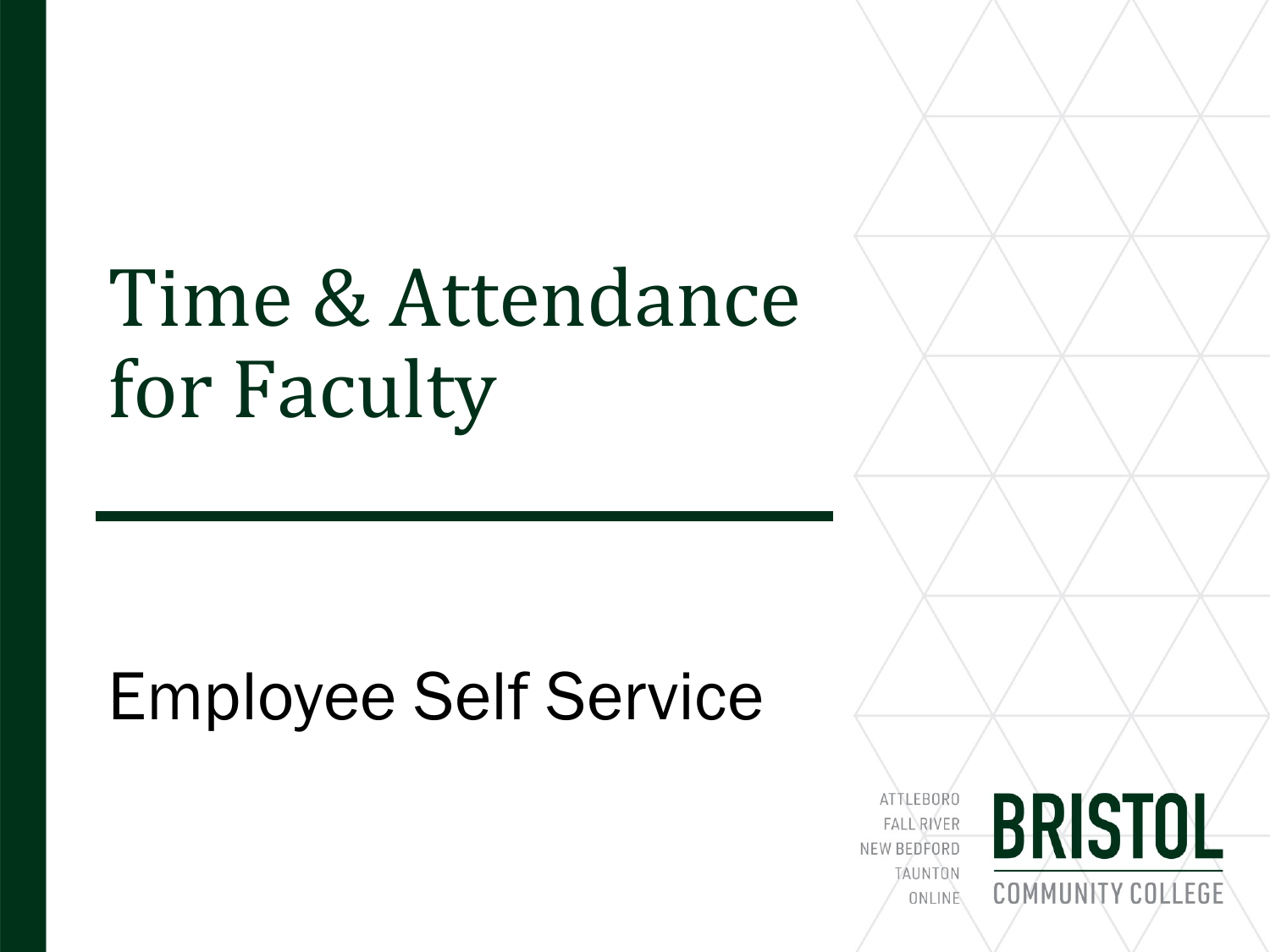## Accessing your Time and Attendance

• From the Bristol Homepage, http://www.bristolcc.edu/bristolcommunity/facultystaff/

#### Click [Faculty and Staff](http://www.bristolcc.edu/bristolcommunity/facultystaff/)



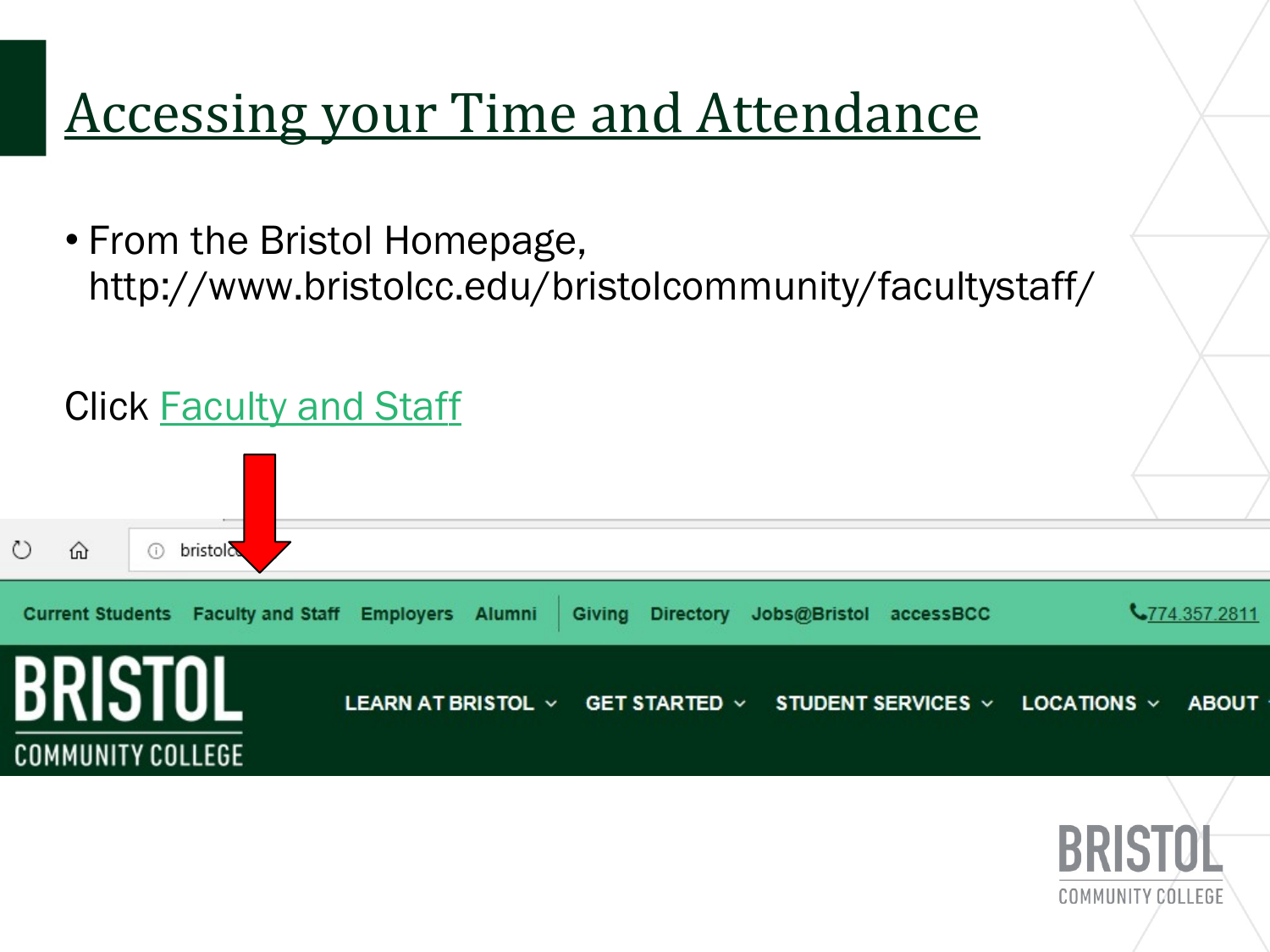## BRISIUL **COMMUNITY COLLEGE**

**FACULTY & STAFF** 

Email

**Time & Attendance** 

**Academic Affairs** 

**Academic Resources** 

**Bristol Blogs** 

Once in the "Faculty and Staff" tab, select "Time & Attendance" from the menu on the left.

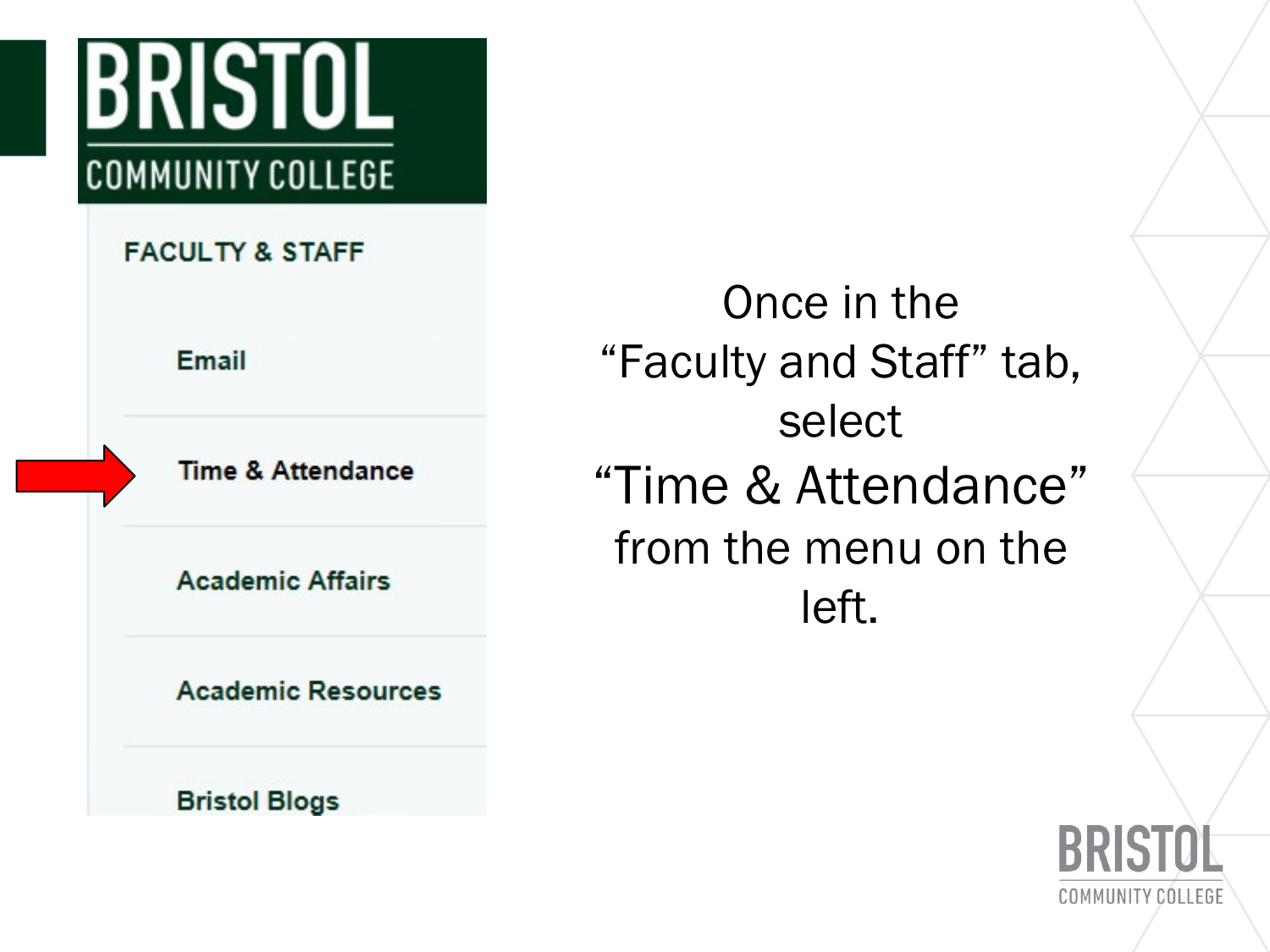### In the "Time & Attendance" tab, click on the blue icon labeled, "Employee Self Service"



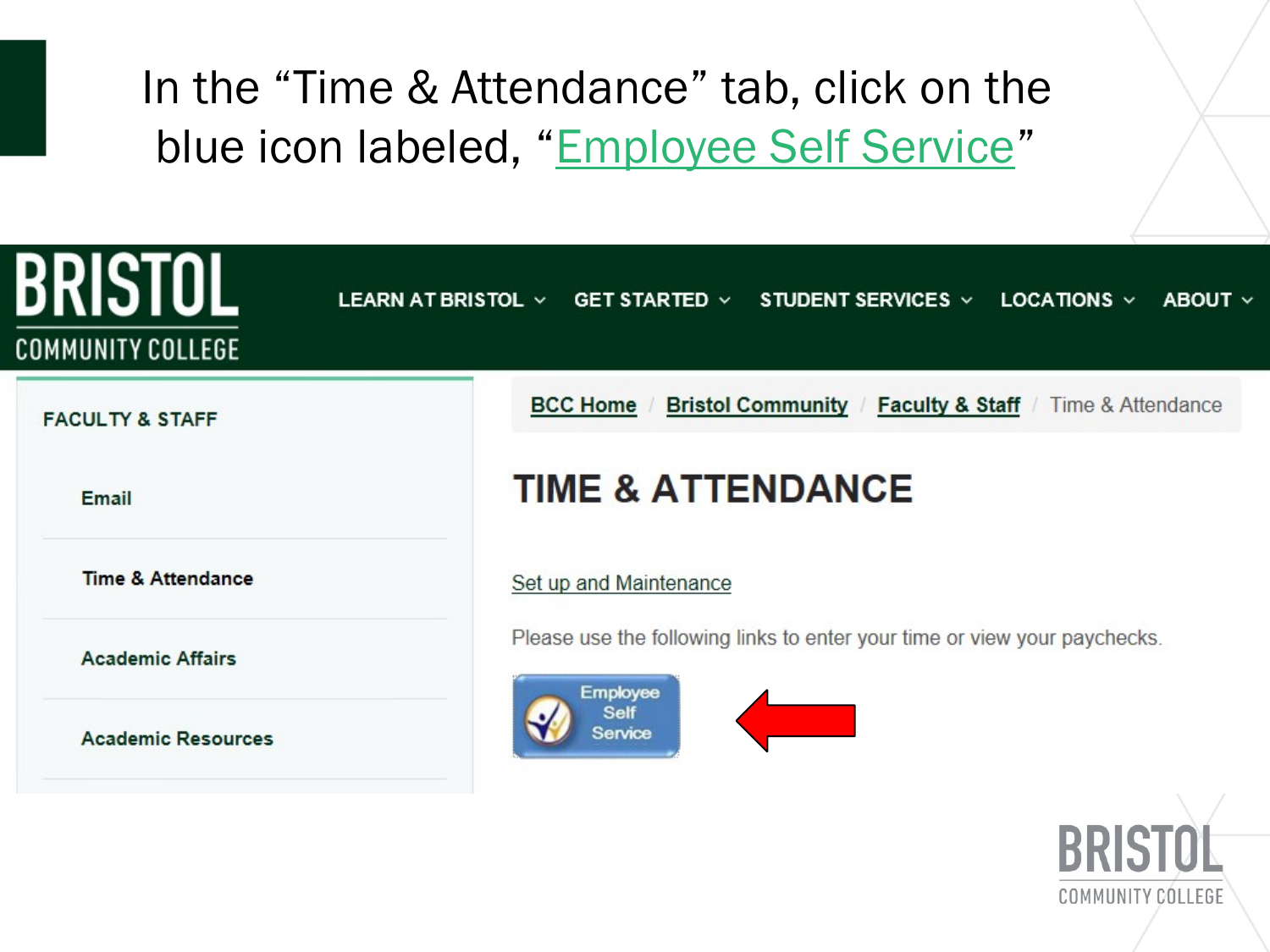This will bring you to the HR/CMS login page. Your User ID will be your "payroll" ID number (State ID #). If you do not know your ID number, please contact the Payroll Office at x2529. Please note, this ID number will never change.

| <b>222 HR/CMS</b>                        |  |
|------------------------------------------|--|
| User ID                                  |  |
|                                          |  |
| Password<br><b>Forgot Your Password?</b> |  |
|                                          |  |
| <b>Sign In</b>                           |  |

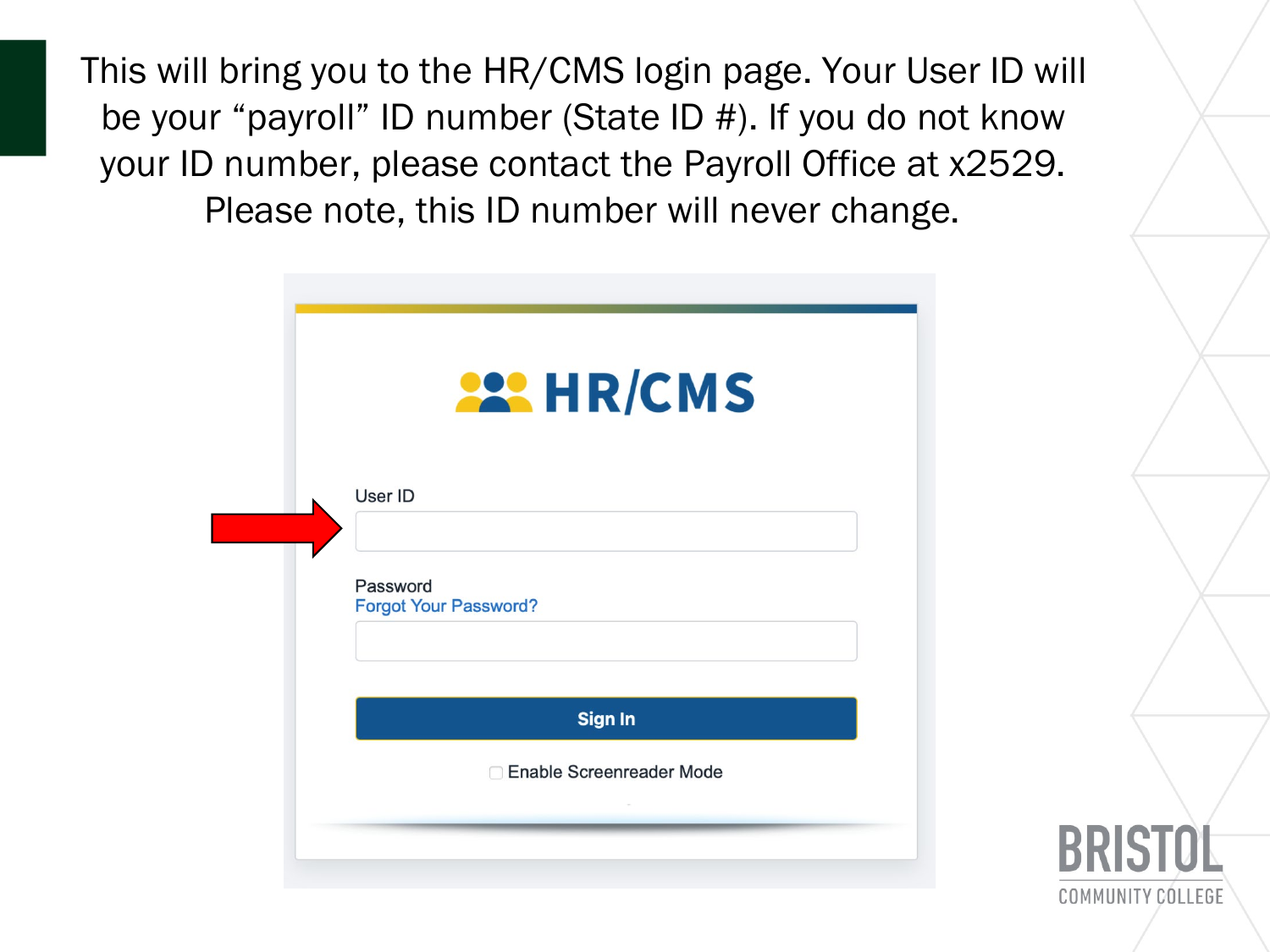Your password the first time you login will be the Uppercase Letter for your first initial, lowercase letter for your last initial, your 6 digit User ID, last 4 digits of your SSN. Ex: Sm1234561111

| User ID                                  |  |
|------------------------------------------|--|
|                                          |  |
| Password<br><b>Forgot Your Password?</b> |  |
| <b>Sign In</b>                           |  |

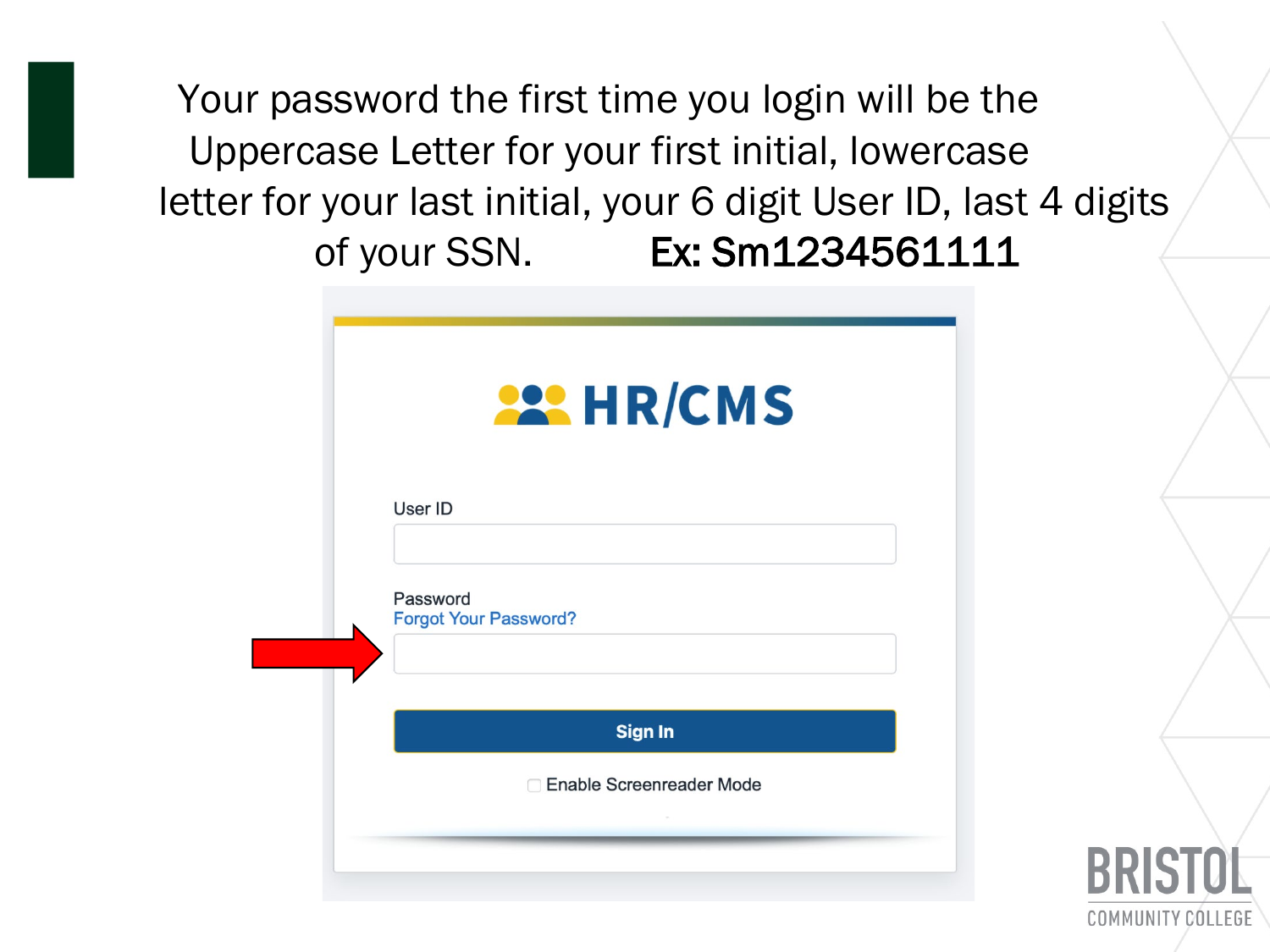You will receive a notice that your password has expired.

> Click on the prompt to change your password.



Your password has expired.

Click here to change your password.

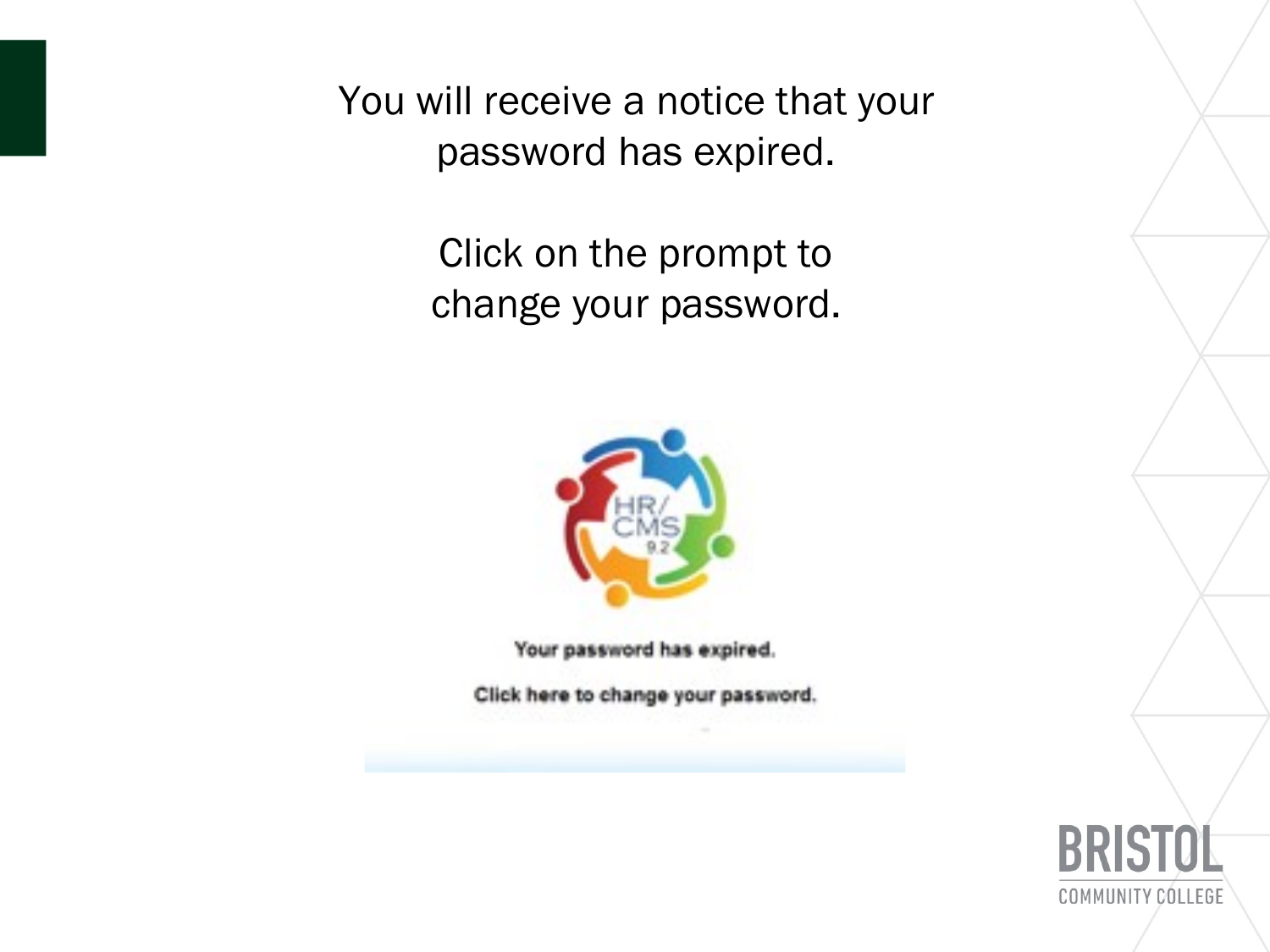You will then be asked to enter your original password and create a new password.

Your new password must be a minimum of 10 characters and contain a combination of the following:

- Capital and lower case letter(s)
- Number(s)

á,

• Symbol (!,@,#,\$,etc.)

| *Current Password       |                        |
|-------------------------|------------------------|
| *New Password           |                        |
| <b>Confirm Password</b> |                        |
|                         | <b>Change Password</b> |

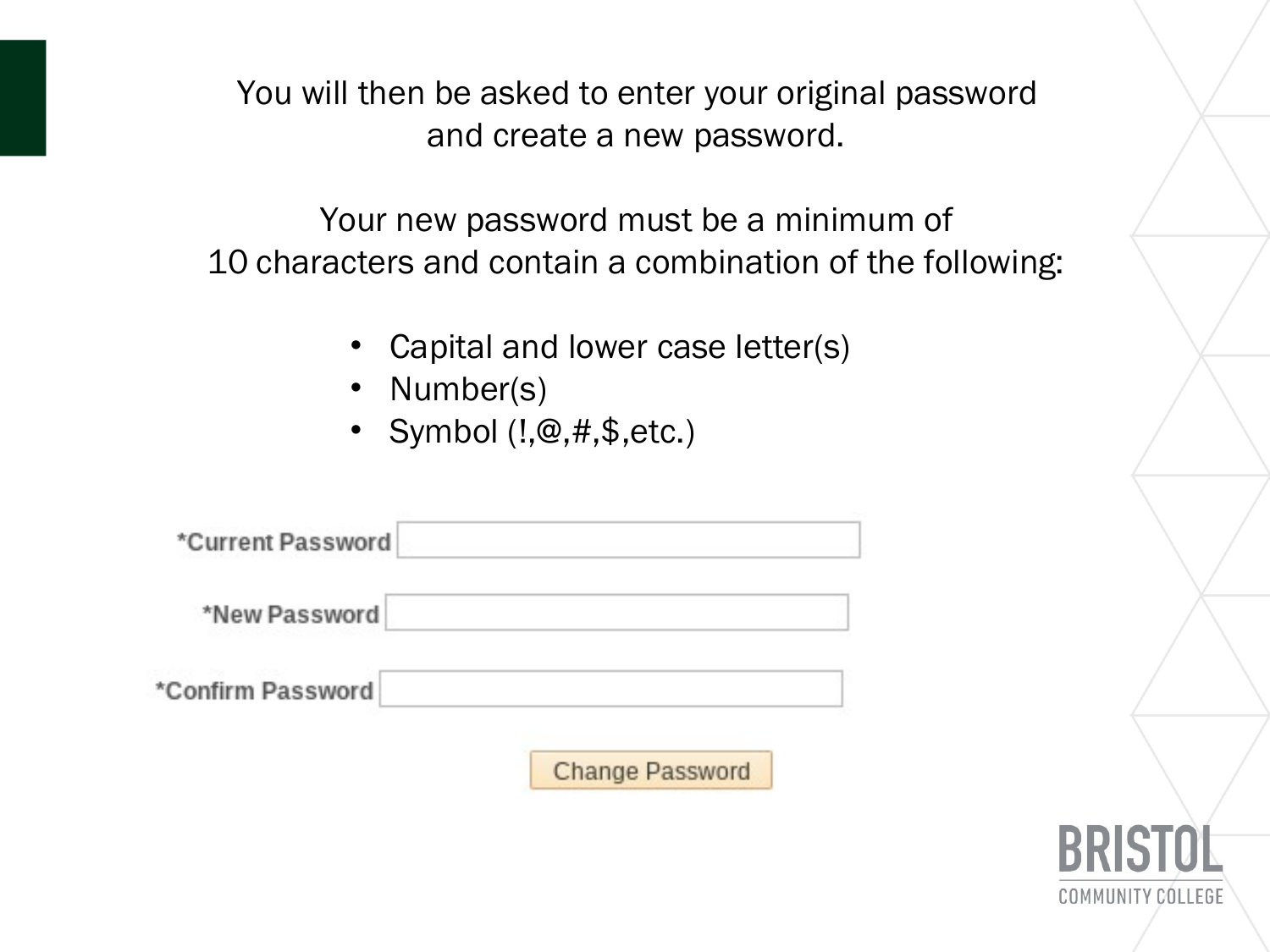### **Security Question**

You will next be asked to set up a security question. This will enable you to access certain information, such as your W2 or to reset your own password.

\_\_\_\_\_\_\_\_\_\_\_\_\_\_\_\_\_\_\_\_\_\_\_\_\_\_

You have now successfully created your login profile. Click "OK" and return to the Home Screen.

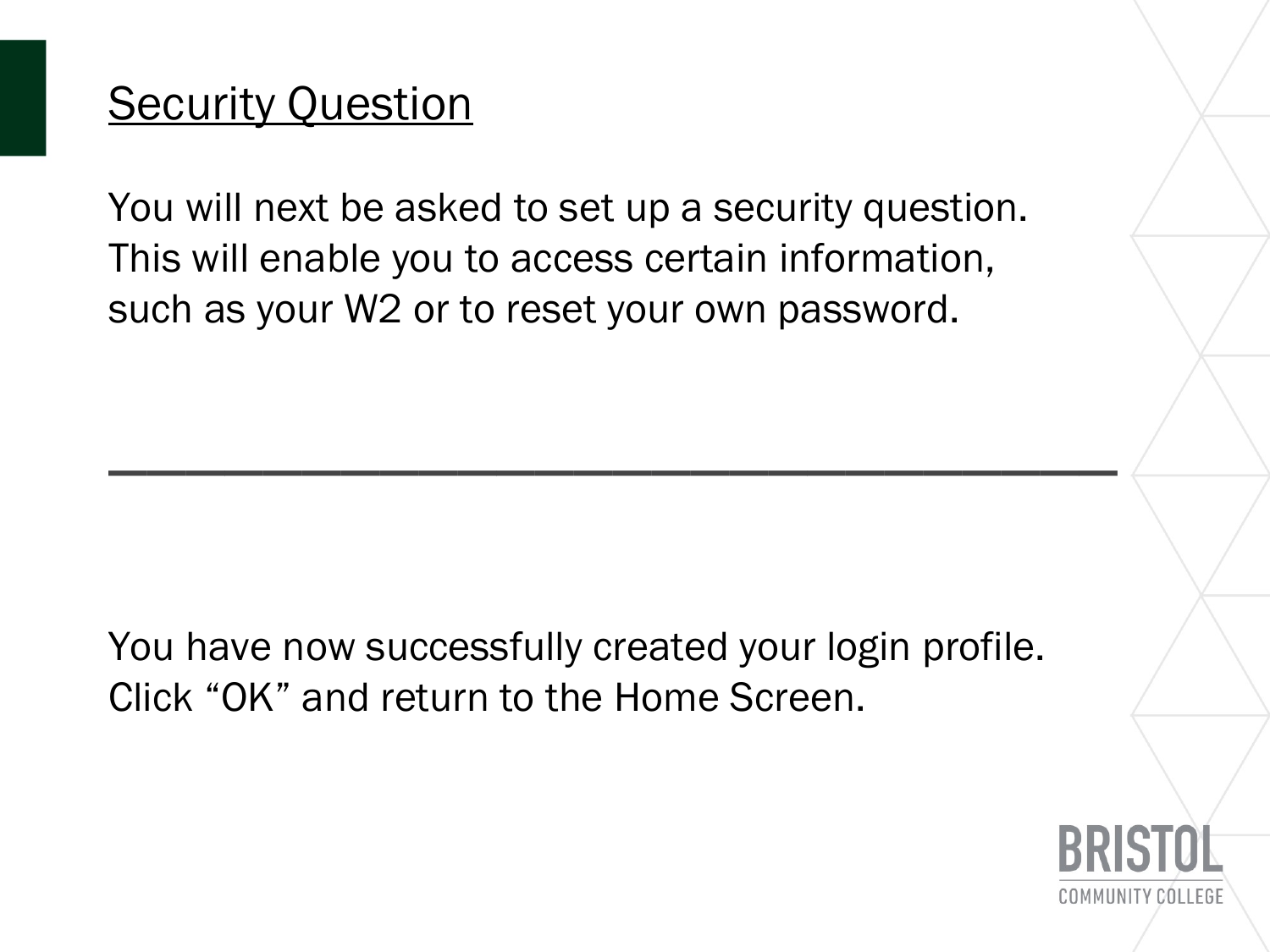### Home Page

From the Home Page you are able to view your paychecks, update your personal information, update your direct deposit, and view and print W2s.



**BRISTOL** 

**COMMUNITY CÓLLEGE**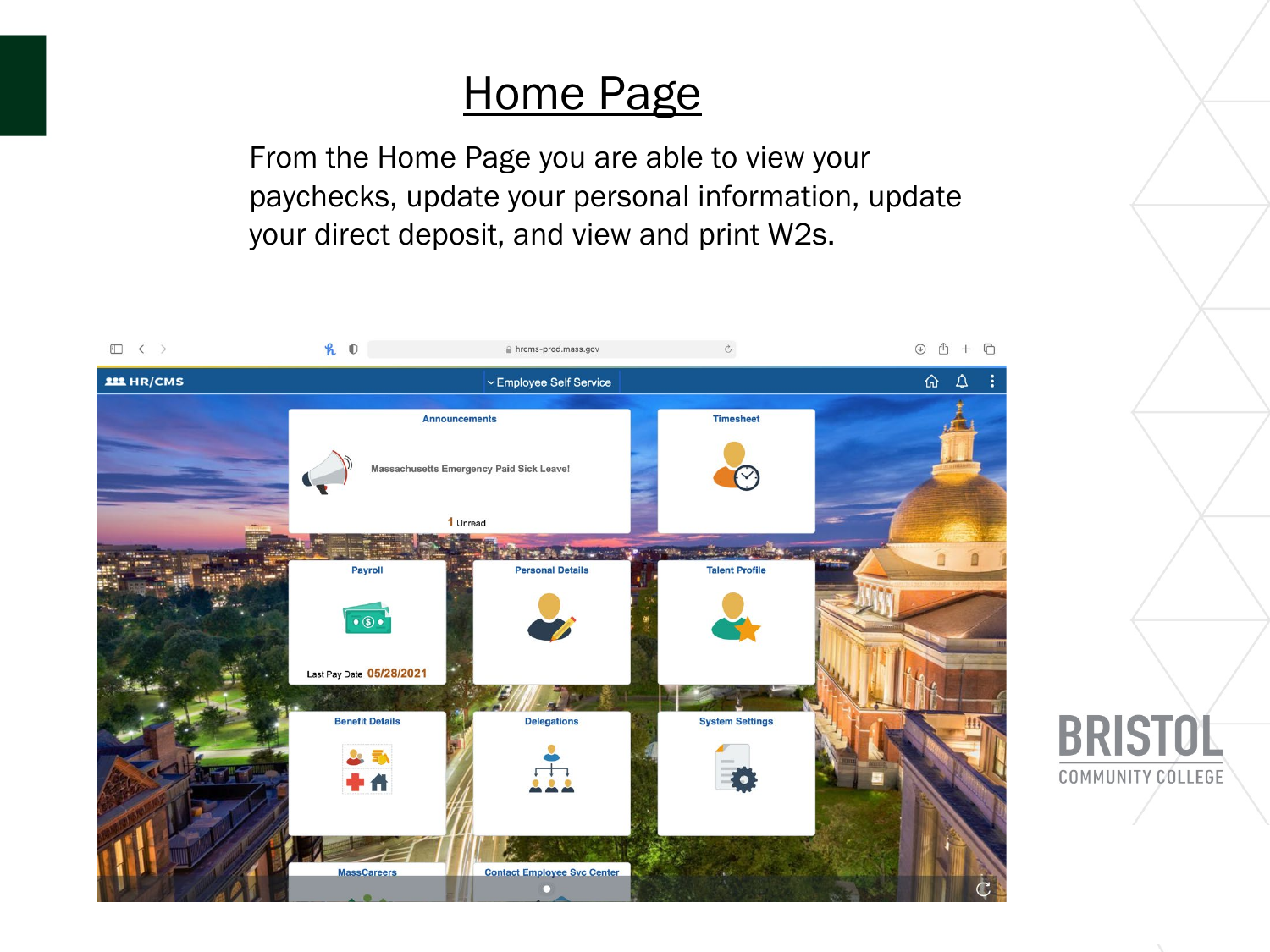From the home screen you will see a **Personal Details** option. By selecting Personal Details, you are able to confirm that information such as your address, phone number and emergency contacts are correct.

Also, under Contact Details, you can confirm that your email contact is correct and selected as "Preferred" in order to use the **Forgot Your Password** function to reset your own password.